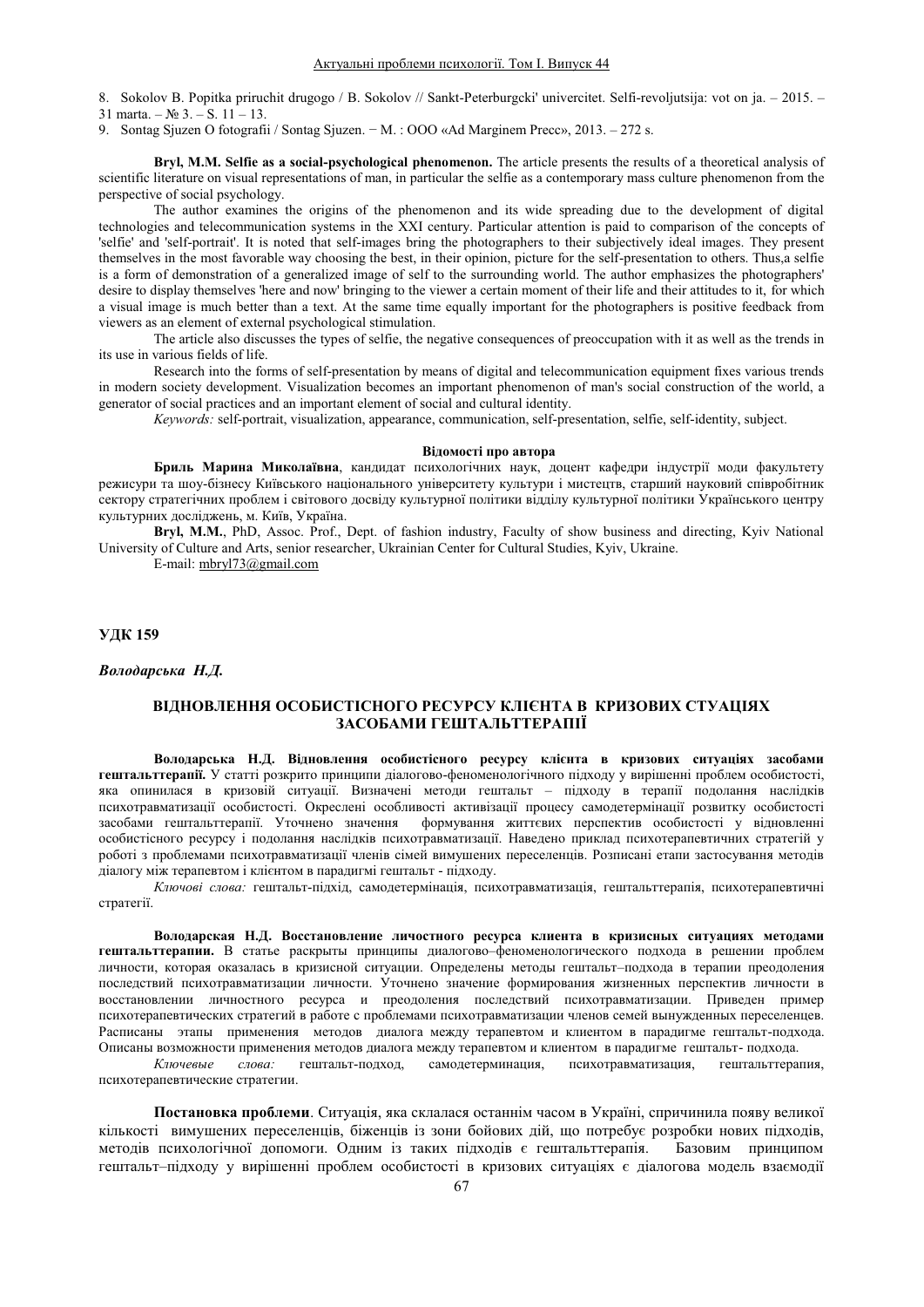клієнта і терапевта. У сучасних умовах перебування особистості в кризових ситуаціях саме побудова її діалогу з соціальним оточенням стає основою вирішення її проблем. Кризові ситуації відбуваються в різних сферах життєдіяльності, що змінюють поведінку особистості, спричиняють відновлення або руйнацію процесу її розвитку. Кризові ситуації на різних етапах розвитку особистості накладаються на вікові кризи, що змінює процес їх проживання. Це взаємопов'язані процеси, які залежать від цілепокладання особистості, її мотивів, потреб, уявлення про майбутнє, стратегій досягнення поставлених цілей в різних сферах життєдіяльності. Найважливішим етапом у процесі цих змін є відкриття внутрішнього світу, що відбувається сполучено з переживанням особистості як цінності, яка одержує своє відображення в процесі рефлексії. Визначення себе як особистості має ціннісно-змістовну природу.

У сучасному середовищі змінюються цінності, які особистість привласнює або не привласнює у власну ціннісну ієрархію. Якщо ці цінності не асимілюються у внутрішньому світі особистості, то виникає когнітивний дисонанс. Неприйняття норм, цінностей формує конфлікт цілей (бажання «добре жити» і «нічого не робити», «отримувати гроші задарма»). Проблеми сьогодення впливають на зміни в потребах, бажаннях молоді. У особистості виникає навчена безпорадність, коли нею ставляться нереальні цілі, і виникає страждання від неможливості їх досягнення.

Аналіз останніх досліджень і публікацій. Останні дослідження вітчизняних психологів (Л.І. Кондратенко, Н.В. Пророк, С.А. Гончаренко, Л.М. Манилова, О.Ю. Чекстере, Т.О. Суворова) спрямовані на визначення умов відновлення особистісного ресурсу і подолання наслідків травматизації [1].

Феноменологія та похідний від неї діалогово-феноменологічний метод є одним із базових основ гештальт-підходу. Оскільки цей метод застосовується в різних напрямах сучасної психотерапії, то в рамках цього підходу виникає необхідність визначити ту особливість, з якою він застосовується в роботі з кризами особистості (емпатичне припущення, переформулювання послань в діалозі, побудова сюжету в казкотерапії).

Завданням учасників діалогової моделі взаємодії є визначення особистістю розбіжностей між існуючими у неї уявленнями і реальною лійсністю, що вілкриває перел нею можливості змін. Усвіломлення, що у кожного є свій власний образ світу, дає можливість усвідомити і те, що цей образ може бути неточним, викривленим в той чи інший бік. Водночас, оскільки уявлення про світ можна змінити набагато легше, ніж сам світ, усвідомлення цього спонукає особистість до свободи вибору поглядів, життєвих перспектив, уявлень та їх зміни. Коли ми розуміємо, що різні життєві перепони виникають завдяки нашим уявленням, то це спонукає до прийняття відповідальності за переборення них та побудови нових життєвих перспектив.

Отже, зважаючи на актуальність даної проблеми, мета нашої статті - охарактеризувати особливості технології гештальт підходу в груповій та індивідуальній роботі з проблемами особистості в кризових ситуаціях.

Специфіка психотерапії постмодерну, що знаменує початок періоду посткласичної психології, відображається в особливостях гештальт-підходу. Це, в першу чергу, первинність терапевтичного процесу, зокрема, контакту по відношенню до результату терапії. Успіхи в терапії стають вторинним продуктом терапевтичного процесу, їх неможливо досягнути якимось прямим шляхом. Більше того, фіксування в терапії на результат з бажанням досягнути певної цілі найчастіше ускладнює, гальмує або зовсім унеможливлює процес терапії. Особливість парадигми психотерапії постмодерну - децентралізація психічних феноменів. Звичне розуміння в індивідуалістичній парадигмі природи психічного полягає в тому, що всі психічні явища являються приналежністю суб'єкта і локалізовані в ньому. Теорія і практика гештальт-підходу передбачає примат емоційних феноменів над усіма іншими. Холістичний характер основ цього підходу передає специфіку мисленєвих процесів, що характеризують функцію personality та поведінка, що релевантна функції едо. Ці процеси набувають великого значення в активізації самодетермінації процесу розвитку особистості.

Цей феномен пояснюється категорією контакту та присутності, які апріорі носять емоційний характер. Однак ця теза входить в явне протиріччя з холістичністю методологічних основ гештальт підходу. Саме процес контакту (діалогу, зустрічі, присутності) може представляти собою не тільки емоційне забарвлення. В момент контакту людина присутня в цьому полі разом зі своїм почуттями, думками, діями. Ці очевидні уявлення про когнітивний та поведінковий аспекти присутності в сучасному гештальт підході розроблені недостатньо. Тому завданням нашого дослідження передбачалося проаналізувати особливості самодетермінації процесу розвитку особистості в рамках постмодерністської методології гештальт підходу.

Виклад основного матеріалу і результатів дослідження.

Процес самодетермінації розвитку особистості опосередковується її життєвими стилями, спенаріями, системою вілносин, ставлень, пінностей, які впливають на ліалог з сереловищем. Немає нічого всередині людини, що на початку б не належало середовищу. Почуття людини (форма їх прояву та визначення) є результатом довготривалого процесу інтроектування середовища. Теж саме стосується і усвідомлення людиною власних потреб. Технології роботи з фрустрацією потреб особистості, засоби отримання додаткової інформації для змін в ієрархії цінностей, стають умовою активізації самодетермінації процесу її розвитку. Зміни життєвих перспектив особистості, як чинників самодетермінації її розвитку в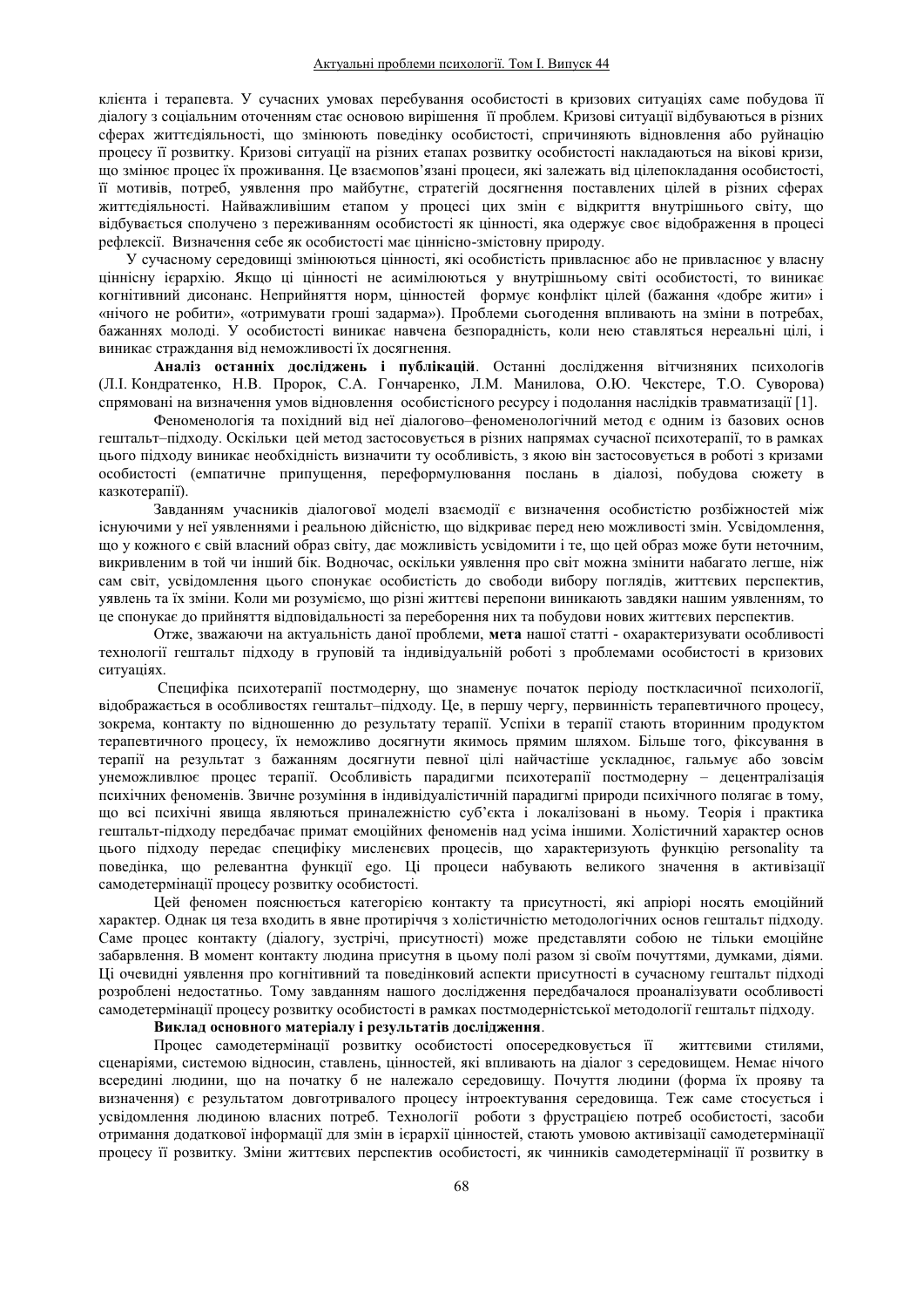кризових умовах, потребують свого відновлення та гармонізації. Це відбувається за рахунок завершення гештальтів у процесі розвитку особистості. Діалогово-феноменологічний метод спирається на емоції, переживання, усвідомлення особистістю феноменів, що відбуваються в діалозі з іншим та вибором своїх ставлень та дій. В парадигмі гештальт-підходу можна виокремити складові особистісних змін в процесі самодетермінації її розвитку. Узагальнюючи зміни різних особистісних характеристик, ми виділяємо три складові: Емоційна складова – переживання, чуттєвість, ed – функція (чуттєвість тіла). Змістова складова – усвідомлення кризи, аналіз можливих змін, перспектив. Поведінкова складова – вільний вибір поведінкових стратегій (его-фукція).

В парадигмі гештальт-підходу фокус уваги приділяється саме переживанню людини в діалозі з іншим. Чуттєвість розглядається як джерело усіх процесів, що відбуваються в контакті з іншим. Якщо чуттєвість послаблена або втрачена, то смислова складова не усвідомлюється, переживання не відбувається. Поле контакту завмирає в рамках структури, що сформована існуючим станом Self-парадигмою. Завдання психологічної технології самодетермінації розвитку особистості полягає в тому, щоб відновити та активізувати динаміку поля. Гештальт- підхід надає можливість клієнту вразитись тим, що відбувається в діалозі, феноменологічними проявами присутності і завдяки цьому відновити його чуттєвість. Клієнт може отримати певне враження від діалогу з терапевтом, його емоційних проявів, його системи цінностей. Те, що не усвідомлювалось раніше, ігнорувалося, раптом набуває іншого значення. Раптові інсайти клієнта формуються під час діалогу з терапевтом. Наприклад, біль і страх, які відчув терапевт під час оповіді клієнтом своєї історії життя, можуть слугувати джерелом відновлення чуттєвості. Це відбувається за умов усвідомлення терапевтом власних переживань і розміщення їх в контакті з клієнтом. В іншому випадку це не усвідомлюється клієнтом і залишається поза увагою. Більше за все, клієнт навіть запропонує все що завгодно, щоб не почути терапевта і не вразитись його словами, оскільки вони з необхідністю являють собою загрозу для клієнта у тому, щоб не стикатися з тим, що викликає біль, від чого він ухиляється.

Якщо в полі щось змінилося, то питання «Шо?» - усвідомлення. Яким чином терапевт може підвищити якість усвідомлення в контакті? Оскільки усвідомлення в певному сенсі «одна функція на двох», то терапевт збуджує у клієнта інтерес до змін в ставленнях до проблеми, активізує здатність переживати завдяки чуттєвості. В діалозі джерелом феноменологічної активності є і клієнт, і терапевт. Саме їх переживання утворюють простір довіри, що встановлює безпеку стосунків і створює умови усвідомлення змін смислової сфери. Смислова складова - усвідомлення процесів, що відбуваються в діалозі, розширення бачення проблем (функція personality).

Після відновлення чуттєвості і розширення бачення завершується поява нової проблеми - вибору (едо функції). Завданням діалогу між клієнтом і терапевтом є формування культури вибору, надання досвіду вибору. Гармонізація усіх складових самодетермінації розвитку особистості сприяє її цілісності. Психотерапія переживання не ставить акцент в діалозі на зміст. З позиції гештальт-підходу, зміст діалогу є вторинним по відношенню до якості психологічної присутності і, як наслідок, переживання. Важливі не слова, які проговорюються в діалозі, а те, наскільки можливе переживання цих слів, смислів. Співбесідники змінюються в процесі діалогу не за рахунок динаміки тем і відкриттів, що відбуваються в цьому процесі, а за рахунок досвіду бути чуттєвим, усвідомлюваним, з вільним власним життєвим вибором. Головним стає якість психологічної присутності, відкритість, вітальність учасників діалогу.

В технології гештальт-підходу враховуються загальні вимоги дотримання циклів контакту взаємодії у діалозі (клієнта з терапевтом, ведучим групи і її членами). Головними питаннями терапевта на стадії преконтакту є: «Що з тобою відбувається тут і тепер?», «Які відчуття (дихання, тіло, поза)?», «Що бачиш, чуєш, помічаєш навколо себе?», «Про що міркуєш?». Особливо важливим на цій стадії є все, що үсвідомлюється і відчувається людиною на даний момент. Якщо проводиться робота з незавершеною ситуацією, то питання спрямовуються на те – «Що відчуваєш, коли про це розповідаєш?». Якщо робота з соціальними ролями, то важливі питання: «Що залишилось у тебе після обговорення цієї складної життєвої ситуації?». На стадії контактування в методах роботи на перший план виступають головні питання: «Що ти зараз робиш і що плануєш робити в наступний момент?». «Робиш» - розуміється як внутрішня дія або стосунки. Наприклад: пояснення, втеча, інтерпретація, очікування дії іншого. «Що робиш зараз і що відчуваєш?». Якщо робота з симптомом і ретрофлексією, то питання: «Яка дія виникає із цих почуттів?», «Що бажаєш робити?». Якщо робота з незавершеною ситуацією, то питання: «Прислухайся до себе, що залишилось незавершеним? Що ще б хотілось в даний момент. Що вибираєш?», «Чи хочеш ти того ж самого, чи чогось іншого?». Якщо особистість окреслила декілька фігур бажаного (почуттів, очікувань, дій), то питання спрямовуються на вибір - «Що з цього вибираєш?».

На сталії **фул-контакту** головним питанням в роботі постає: «Чи можеш ти повністю включитися в переживання або дію?», «Можеш зараз зробити те, що хочеш?». Якщо робота з проекціями або внутрішніми частками особистості, то головні питання до неї: «Можеш зіграти: роль матері, персонажа сновидіння, героя казки, частки своєї особистості?», «Можеш продовжити, посилити дію героя свідомо?» (якщо робота з тілесним відчуттям). Доцільним може бути експеримент в терапії, робота в рамках терапевтичної взаємодії, отримання нового досвіду (в безпечній, сприятливій атмосфері).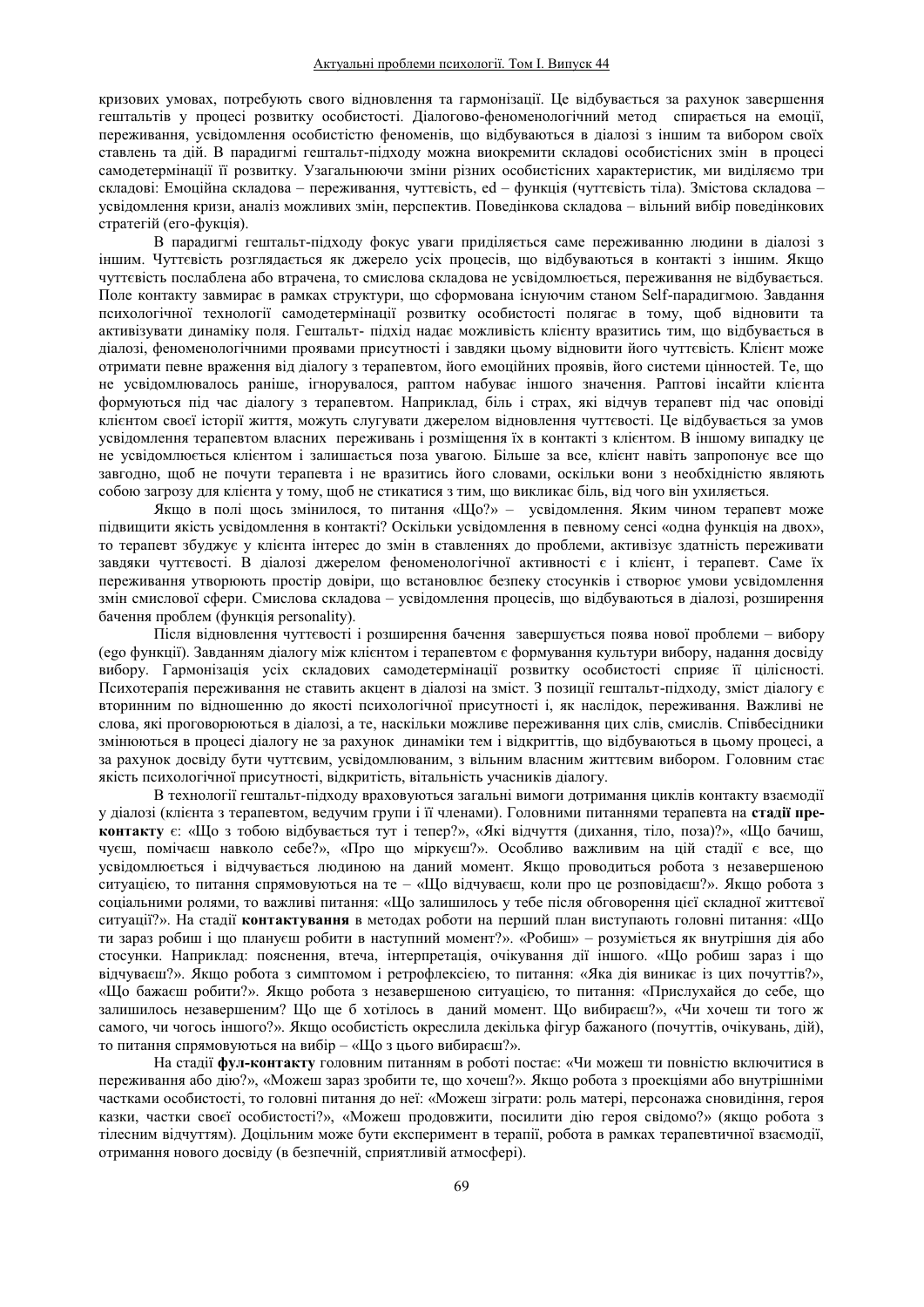На стадії **постконтакту** головним питанням постає: «Який досвід ти отримав в групі, у взаємодії з іншими?», «Що для тебе важливим було?», «Які зміни відбулися в твоєму стані?», «Які висновки?», «Що нового помічаєш зараз?». Якщо робота з незавершеною ситуацією - «Уяви собі цю ж життєву ситуацію, чи є щось ще, що тебе хвилює?».

На кожному етапі розвитку діалогу (в індивідуальній чи груповій роботі) підбираються методики, що спрямовуються на визначення цілепокладання, мотивів, потреб, уявлень про майбутнє, стратегій досягнення поставлених цілей учасників [2, 3]. Особливу роль у цьому процесі відіграє побудова ієрархії цінностей, пошук нових життєвих смислів з метою запобігання саморуйнації особистості. Ієрархія ціннісних орієнтацій особистості є досить стійкою. Ця характеристика ціннісних орієнтацій оцінюється за їхньою стійкістю в часі, проявом у всіх основних сферах життєдіяльності особистості, стабільністю їхнього впливу на поведінку в складних умовах життєдіяльності [4]. Оскільки сама група і отриманий досвід в ній є засобом досягнення головної мети, розуміння цього дозволяє особистості орієнтуватися у постановці допоміжних цілей. Ведучому групи необхідно враховувати ризики, які можуть бути наслідками того, що відбувається в групі [5]. Це можуть бути неочікувані наслідки подій, що відбуваються в групі, місце в групі, яке займають її члени (або примусово займають, внаслідок тиску в групі, ззовні, парні стосунки). Необхідна здатність керівника групи впливати на хід подій в групі і знаходити їм пояснення та застосування.

Вектор психологічної підтримки особистості спрямовується на її переживання під час діалогу, взаємодії з терапевтом, психологом, ведучим групи. З позиції Self можливі зміни лише на межі контакту, поза яким не існує нічого. Як зазначав Ф. Перлз, психотерапія кризових станів спрямовується в напрямку від підтримки організму з боку середовища до спроможності спиратися на самого себе [6]. Якщо особистість перекладає відповідальність за все, що з нею відбувається, на своє оточення, то вона стає безпомічною, безпорадною, неспроможною на будь-які зміни. Якщо особистість занадто перебільшує значущість власного впливу на оточення, то це породжує почуття самотності, відчуженості, почуття сорому за переривання контакту з іншими. Відповідальність в діалозі клієнта і терапевта може локалізуватися тільки під час взаємодії у діалозі. В роботі над подоланням наслідків психотравматизації увага спрямовується на відновлення особистого ресурсу.

Клієнтка Л., була направлена лікарем медичного реабілітаційного центру на психокорекційну бесіду до психолога, скаржилась на нездатність вирішити свої сімейні проблеми. Чоловік, що повернуся з АТО, забороняв їй бачитися з подругою. Молода жінка стривожена агресивною реакцією чоловіка. Потайки вона продовжувала зустрічатися з подругою, обдурюючи чоловіка, при цьому відчувала провину за брехню, страх покарання. Її ставлення до подруги змінюється під тиском емоційної напруги в ситуації невизначеності (через необхідність приховувати свої зустрічі, нездатність порозумітися з чоловіком).

Аналіз життєвої ситуації молодої жінки показав, що клієнтка намагалася діяти так, як би її життєвий світ був простим, зрозумілим: вона вела себе по відношенню до подруги, буцімто не існувало заперечень чоловіка, не існувало таємних зустрічей з подругою. Іншими словами, вона уникала внутрішнього конфлікту. Боялася відповідально стикатися з двома ставленнями до проблемної життєвої ситуації (замінюючи внутрішнє, ціннісне, надситуативне вирішення проблеми іншими зовнішніми, ситуативними діями - ухиленням, замовчуванням, компромісами). Об'єктивно їй не вдавалося повністю приховувати ситуацію, яка склалася, що призводило до образ, сварок, докорів сумління від необхідності говорити неправду. Діалог психолога спрямовувався, у першу чергу, на усвідомлення не зовнішнього, а внутрішнього характеру проблеми, яка виникла за рахунок невизначеної позиції клієнтки, неспроможності відстояти перед чоловіком цінності своїх почуттів, взаємин з подругою. Завершення роботи з клієнткою ознаменувало зміни в самооцінці клієнтки, визначення її пріоритетів, цінностей, усвідомлення значущості своїх потреб, переживань у взаєминах з чоловіком, подругою, значущих для неї людей. Клієнтка усвідомила необхідність реалізовувати та відстоювати цю цінність в реальних стосунках з чоловіком і готовність заради цих стосунків жертвувати («якщо потрібно») сімейним «благополуччям», не дивлячись на його значущість. На прикладі роботи з цією клієнткою проілюстровано значення її переживань в самодетермінації особистісного розвитку. Навіть, якщо це не вирішило усіх життєвих проблем особистості, то перенесло невирішений складний конфлікт з її чоловіком у певну площину потенційного вирішення проблеми, що знижує тривогу, емоційну напругу, і тому цей конфлікт перестає бути психотравмуючим. Переживання клієнтки не виконало вибір, але зробило його суб'єктивно можливим, що сприяло відновленню особистісного ресурсу.

Висновки. Методики, які використовуються в групах з довгостроковою програмою, спрямовуються на по-крокову зміну життєвих смислів, системи ціннісних орієнтацій, усвідомлення власних бажань, можливостей їх досягнення. Короткочасна та довгострокові програми терапевтичних груп активізують засоби самовизначення: рефлексію (самоусвіломлення) переживань, порівняння свого актуального стану з образом своїх очікувань, ціледосягнень, самоорганізацію власних переживань, що відновлює особистісні necvncи.

Програма враховує закономірності формування власного образу (внутрішнього) та іміджу (соціального образу), створення свого уявлення про себе, свій образ, що відбувається в спілкуванні з оточуючими людьми, з природою, з іншими проявами реальності.